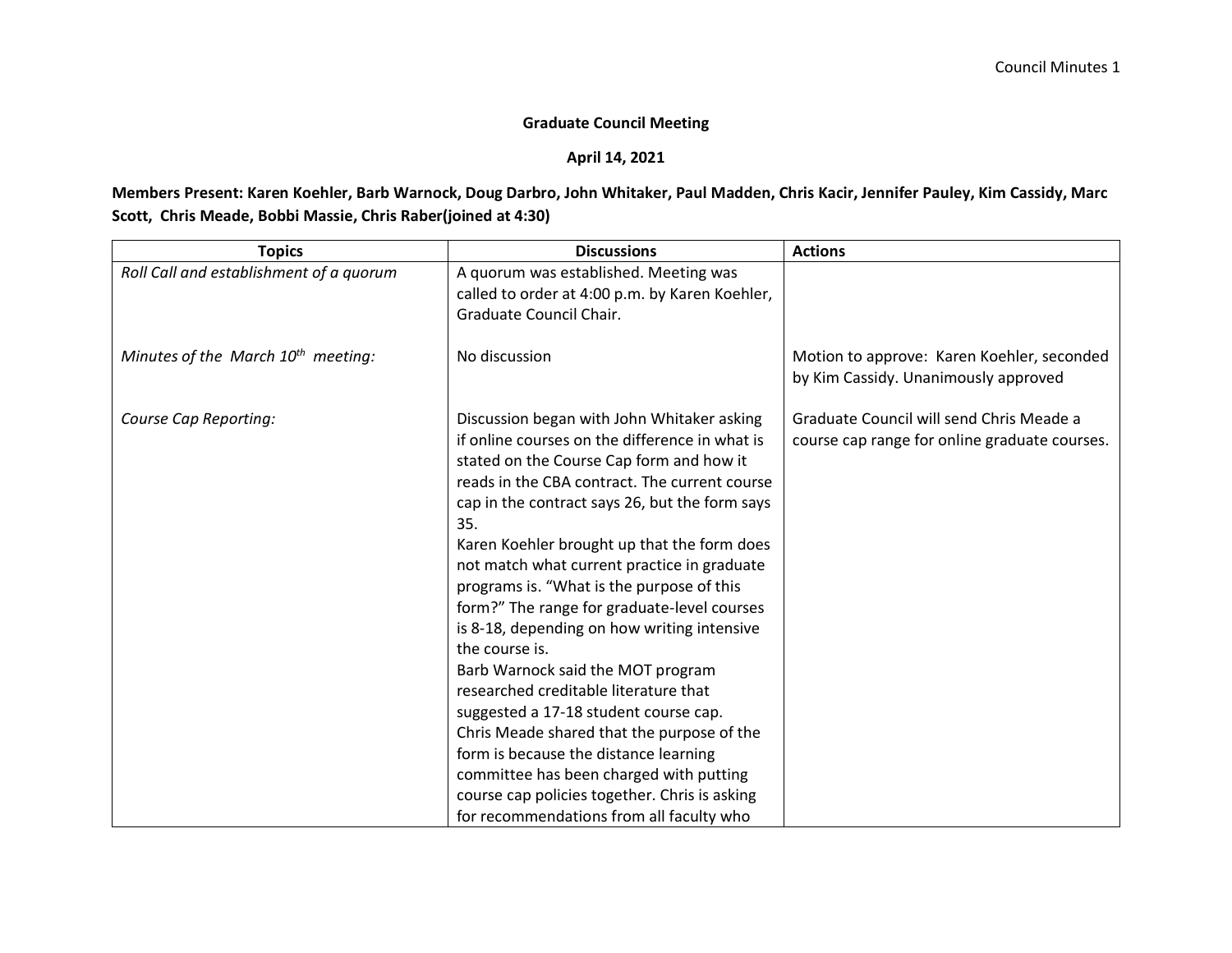|                                                                                                                                                                                                                   | currently teach online courses. Faculty will<br>have the opportunity to fill out the course<br>cap form, and a decision will be made based<br>on how writing intensive the course is.                                                                                                                              |                                                                                                                                                                                                                                                                                                                                                                                                                                                                       |  |
|-------------------------------------------------------------------------------------------------------------------------------------------------------------------------------------------------------------------|--------------------------------------------------------------------------------------------------------------------------------------------------------------------------------------------------------------------------------------------------------------------------------------------------------------------|-----------------------------------------------------------------------------------------------------------------------------------------------------------------------------------------------------------------------------------------------------------------------------------------------------------------------------------------------------------------------------------------------------------------------------------------------------------------------|--|
| <b>Curriculog Approvals:</b><br>a. Assessment of Student Learning<br>Outcomes<br>b. Revised Program Closure Process and<br><b>Glossary of Academic Terms</b><br>Prerequisite Change of MATH5100<br>C <sub>1</sub> | Marc Scott added that one item had been<br>added to the co-curricular policy. The process<br>for closing programs has been updated, and<br>the timeline for the program closure process<br>should be undertaken. The glossary is<br>provided to give consistency. The 3-year<br>review cycle has been implemented. | Karen Koehler proposed to bundle<br>Assessment of Student Learning Outcomes<br>and Revised Program Closure Process and<br>Glossary of Academic Terms, Seconded by<br>Barb Warnock, unanimously approved.<br>Karen Koehler proposed to approve the<br>bundled curriculog approval, seconded by<br>John Whitaker, unanimously approved.<br>Karen Koehler proposed to approve the<br>Prerequisite Change of MATH5100, seconded<br>by Barb Warnock, unanimously approved. |  |
| <b>Graduate Faculty Status application:</b><br>Dr. Leeann Denning                                                                                                                                                 | No objections<br>Associate Provost will email Dr. Denning her<br>approval letter.                                                                                                                                                                                                                                  | John Whitaker motioned to approve, Karen<br>Koehler seconded, unanimously approved.                                                                                                                                                                                                                                                                                                                                                                                   |  |
| Graduate Credit Workshop fee increase:                                                                                                                                                                            | Karen Koehler suggested tabling this item<br>until the next meeting to allow the GC time<br>to gather information needed to submit fee<br>increase.                                                                                                                                                                |                                                                                                                                                                                                                                                                                                                                                                                                                                                                       |  |
| Additional items:                                                                                                                                                                                                 | No discussion<br>Have a good summer!                                                                                                                                                                                                                                                                               |                                                                                                                                                                                                                                                                                                                                                                                                                                                                       |  |